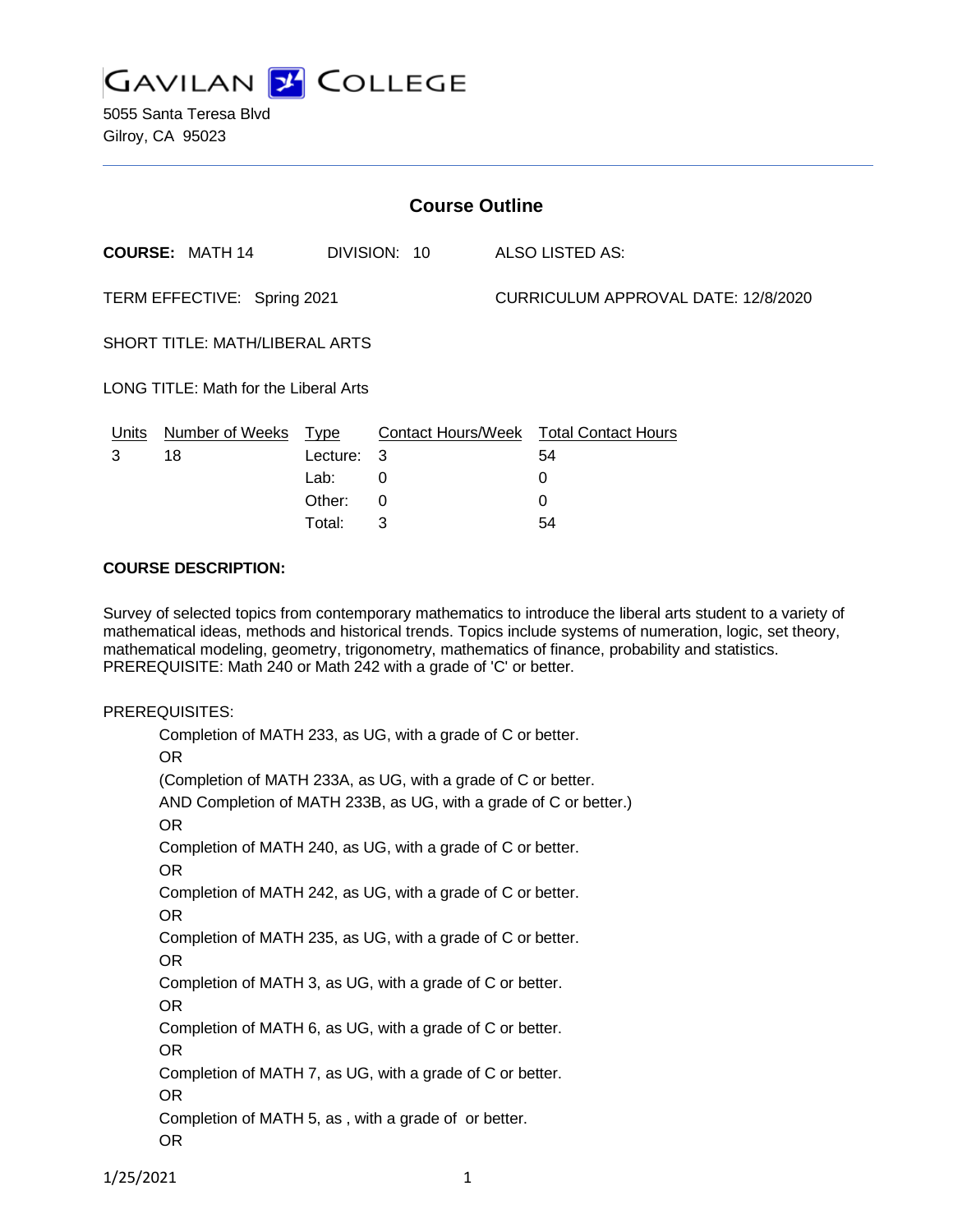Completion of MATH 8A, as UG, with a grade of C or better. OR Completion of MATH 8B, as UG, with a grade of C or better. OR Completion of MATH 1A, as UG, with a grade of C or better. OR Completion of MATH 1B, as UG, with a grade of C or better. OR Completion of MATH 1C, as UG, with a grade of C or better. OR Score of 33 on Intermediate Algebra OR Score of 13 on Pre-Calculus OR Score of 2600 on Accuplacer Math OR Score of 2600 on MM CCCApply Math OR Score of 2600 on MM Placement Tool Math

### COREQUISITES:

CREDIT STATUS: D - Credit - Degree Applicable

GRADING MODES

L - Standard Letter Grade

REPEATABILITY: N - Course may not be repeated

### SCHEDULE TYPES:

- 02 Lecture and/or discussion
- 05 Hybrid
- 71 Dist. Ed Internet Simultaneous
- 72 Dist. Ed Internet Delayed

### **STUDENT LEARNING OUTCOMES:**

1. Demonstrate literacy in a variety of mathematical topics including set theory, logic, mathematical modeling, geometry, trigonometry, systems of numeration, probability and statistics. Measure of assessment: Homework, quiz, exam, project. Year assessed, or planned year of assessment: 2019 Semester: Spring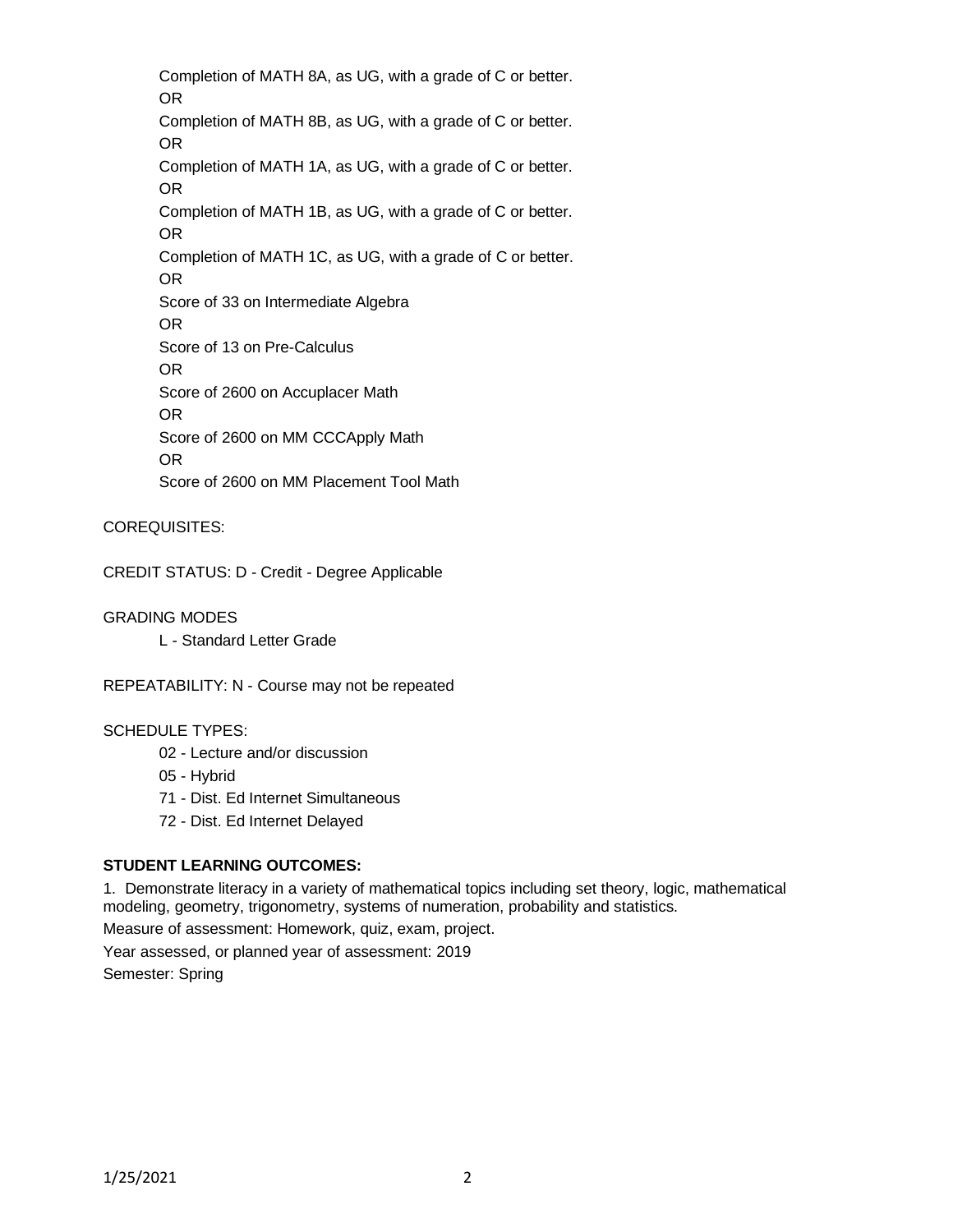### **CONTENT, STUDENT PERFORMANCE OBJECTIVES, OUT-OF-CLASS ASSIGNMENTS**

Curriculum Approval Date: 12/8/2020

**DE MODIFICATION ONLY**

1. Hours: 6

Review of Operations on Real Numbers

Student Performance Objectives: Students will review exponents and order of operations, evaluate and manipulate algebraic

expressions. Review operations on fractions, decimals, integers, and percents.

Out-of-Class Assignments: Students will complete homework assignments which require them to explain, apply, and explore concepts taught in class.

2. Hours: 8

Set Theory and Logic

Set Theory:

Well-defined sets, the empty set, set notation, subsets, set operations, Cartesian products,

cardinality and one-to-one correspondence. Subsets versus proper subsets, equivalent versus equal sets.

Venn diagrams: representations of sets, verification of set relationships, applications.

Real numbers and their subsets, rational and irrational numbers, properties of the real numbers.

Infinite sets, transfinite numbers, and Cantor's influence on these ideas.

Logic:

Translation of compound statements into symbolic statements.

Creation of truth tables for compound statements using logical connectives.

Tautologies and logically equivalent statements including the use of DeMorgan's laws.

Converse, contrapositive, and inverse of a given conditional statement, equivalence of these forms. Determination of the validity of an argument using truth tables, Venn diagrams, or by recognizing

valid forms.

Performance Objectives: Students will demonstrate knowledge of set properties and operations. Students will use sets and Venn diagrams to analyze a situation, distinguish

between inductive and deductive reasoning, and make deductive arguments. They will create symbolic statements and truth tables to represent arguments and determine valid conclusions based on given assumptions.

Out-of-Class Assignments: Students will complete homework assignments which require them to explain, apply, and explore concepts taught in class.

Project: Students will successfully complete a project dealing Zeno's paradoxes or the use of Logic by Lewis Carroll.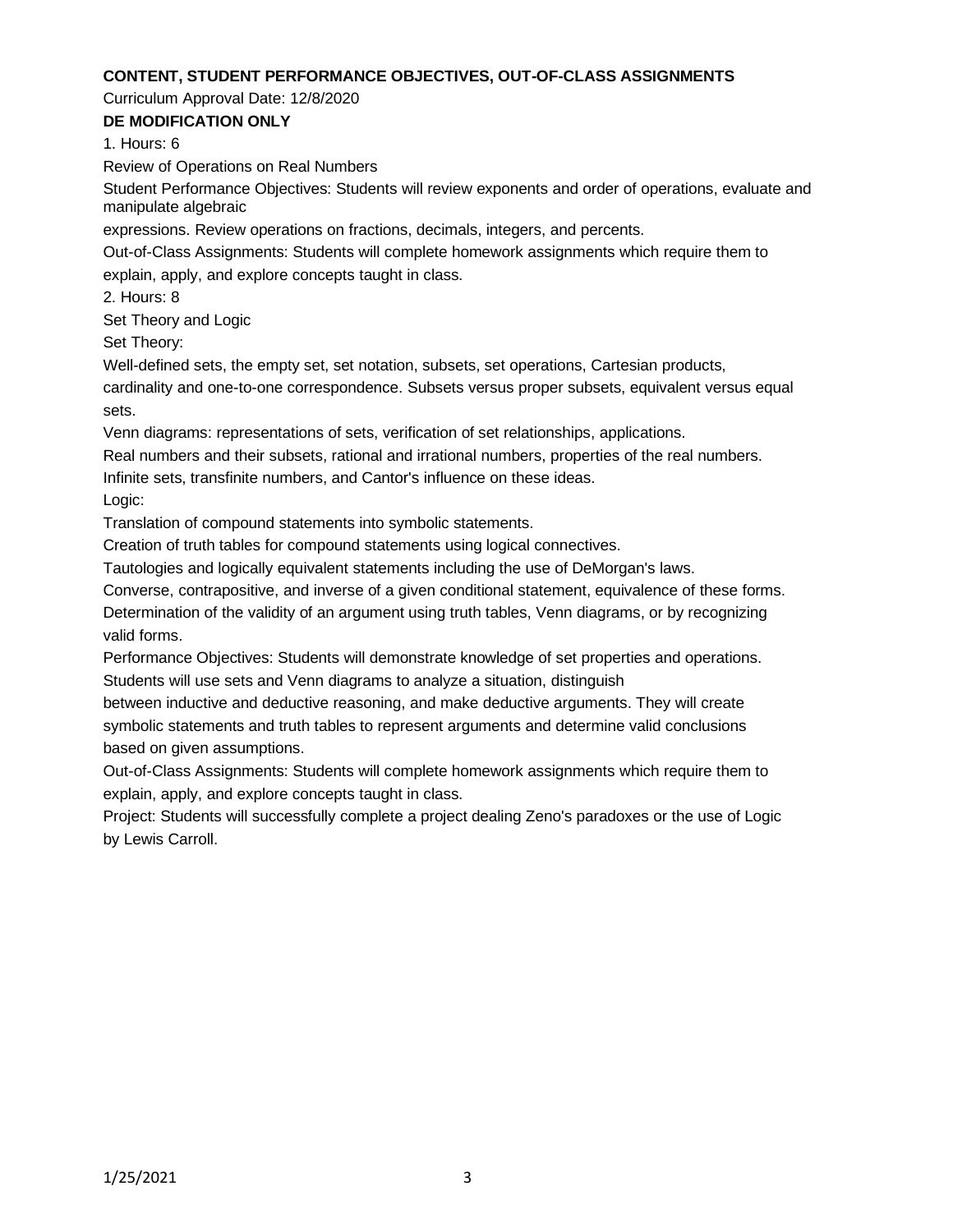3. Hours: 6

Systems of Numeration

Types of numeration systems such as Egyptian, Greek, Chinese, Roman numerals, Babylonian, Mayan, etc., including different base systems.

Arithmetic operations in other bases as well as clock and modular arithmetic.

Properties of finite and infinite axiomatic systems such as commutative, associative, inverse, and identity.

Groups, including modular systems and systems defined by tables and symmetries. Number Theory.

Performance Objectives: Students will compare and contrast different numeration systems, base systems, and axiomatic systems.

Out-of-Class Assignments: Students will complete homework assignments which require them to explain, apply, and explore concepts taught in class.

4. Hours: 6

Geometry and Trigonometry

Fractals and fractal dimension.

Tessellations (regular, semi-regular, non-periodic tilings).

Proofs of the Pythagorean Theorem.

Axiomatic systems, Euclidean geometry, and non-Euclidean geometries.

Basic concepts of right triangle trigonometry.

Applications of right triangle trigonometry to problem solving.

Performance Objectives: Students will create and analyze fractals and tessellations. They will differentiate between Euclidean and non-Euclidean geometries. Students will use sine, cosine, and tangent to solve right triangles. They will

use trigonometric functions to solve various application problems involving right triangles.

Out-of-Class Assignments: Students will complete homework assignments which require them to explain, apply, and explore concepts taught in class.

Project: Students will complete a project exploring fractal dimensions, area, and volume.

5. Hours: 6

Mathematical Modeling

Review the concept of a function and graphing.

Modeling of various real-world situations with an emphasis on linear, quadratic, exponential, and logarithmic functions.

Use of models to analyze and make predictions about real-world situations.

Determination of reasonable domains in specific applications and of the validity of quantitative results. Characteristics and trends of various mathematical models, identification of appropriate models to fit various real-life situations.

Performance Objectives: Students will identify and graph linear models, quadratic models, exponential models, and logarithmic models. Students will construct and solve equations to represent real-life applications.

Out-of-Class Assignments: Students will complete homework assignments which require them to explain, apply, and explore concepts taught in class.

Project: Students will complete an out of class group project which requires them to explore the concept of mathematical models in everyday life.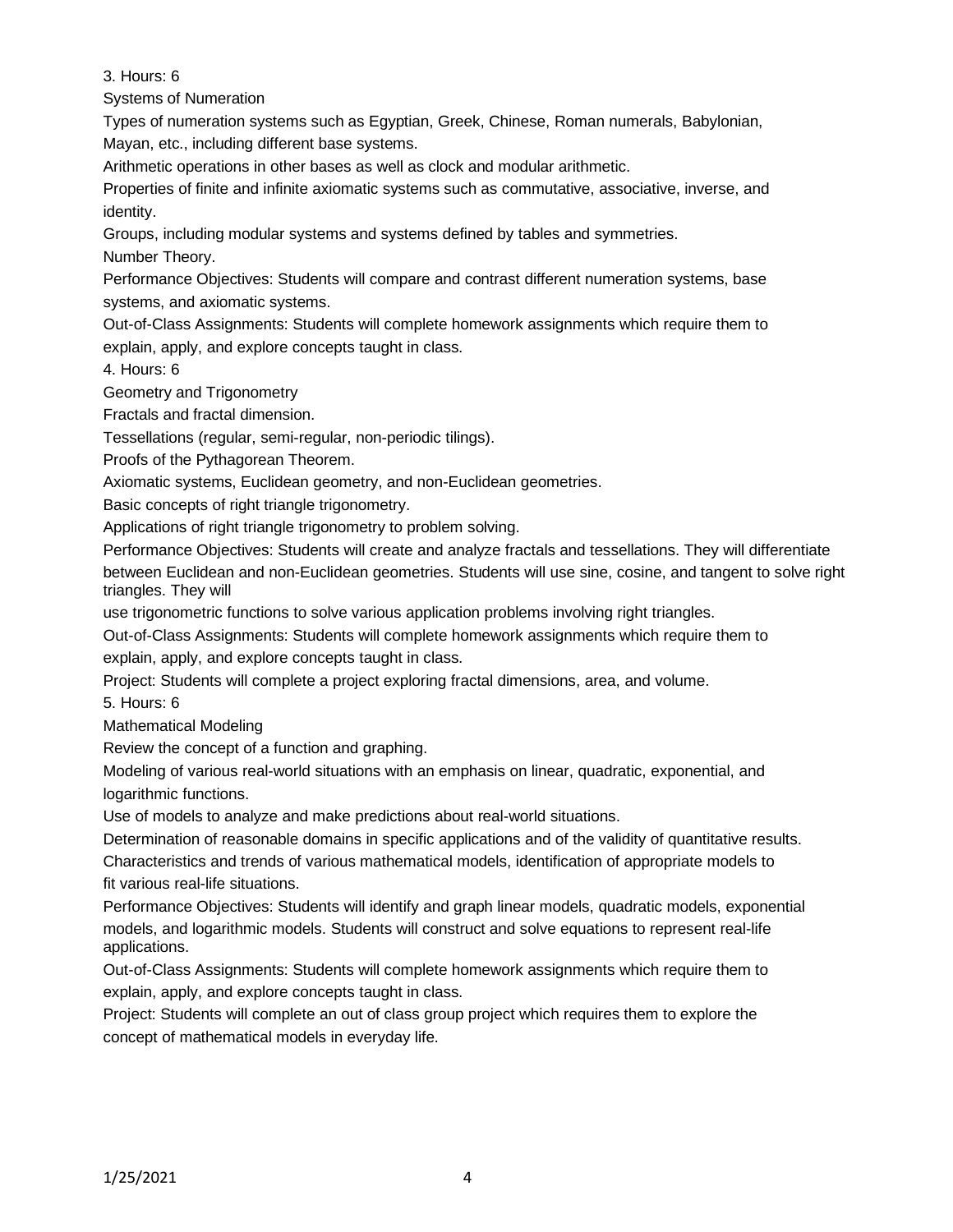6. Hours: 6

Math of Finance

Simple and compound interest formulas, annuities, and amortized loans.

Performance Objectives: Students will apply the appropriate formulae to calculate interest, interest rates, annuities, and amortized loans to consumer applications. They will write an amortization schedule.

Out-of-Class Assignments: Students will complete homework assignments which require them to explain, apply, and explore concepts taught in class.

Project: Students will complete a project which addresses mortgage rates and annuities.

7. Hours: 6

**Probability** 

Randomness, populations, samples, sample spaces, and events.

Probability calculation using counting methods including the basic counting law, tree diagrams,

Venn diagrams, combinations, and permutations.

Mutually exclusive and independent events.

Compound and conditional probabilities.

Performance Objectives: Students will calculate probabilities using various methods. They will be able to explain the difference between permutations and combinations. Students will determine the probability and odds of single events using experimental and theoretical methods. They will be able to explain the difference between independent and dependent events and apply the Counting Principle. Students will apply the concepts of probability, odds, and expected value.

Out-of-Class Assignments: Students will complete homework assignments which require them to explain, apply, and explore concepts taught in class.

Project: Students will spend one session in a computer lab using statistical software to explore the Law of Large Numbers.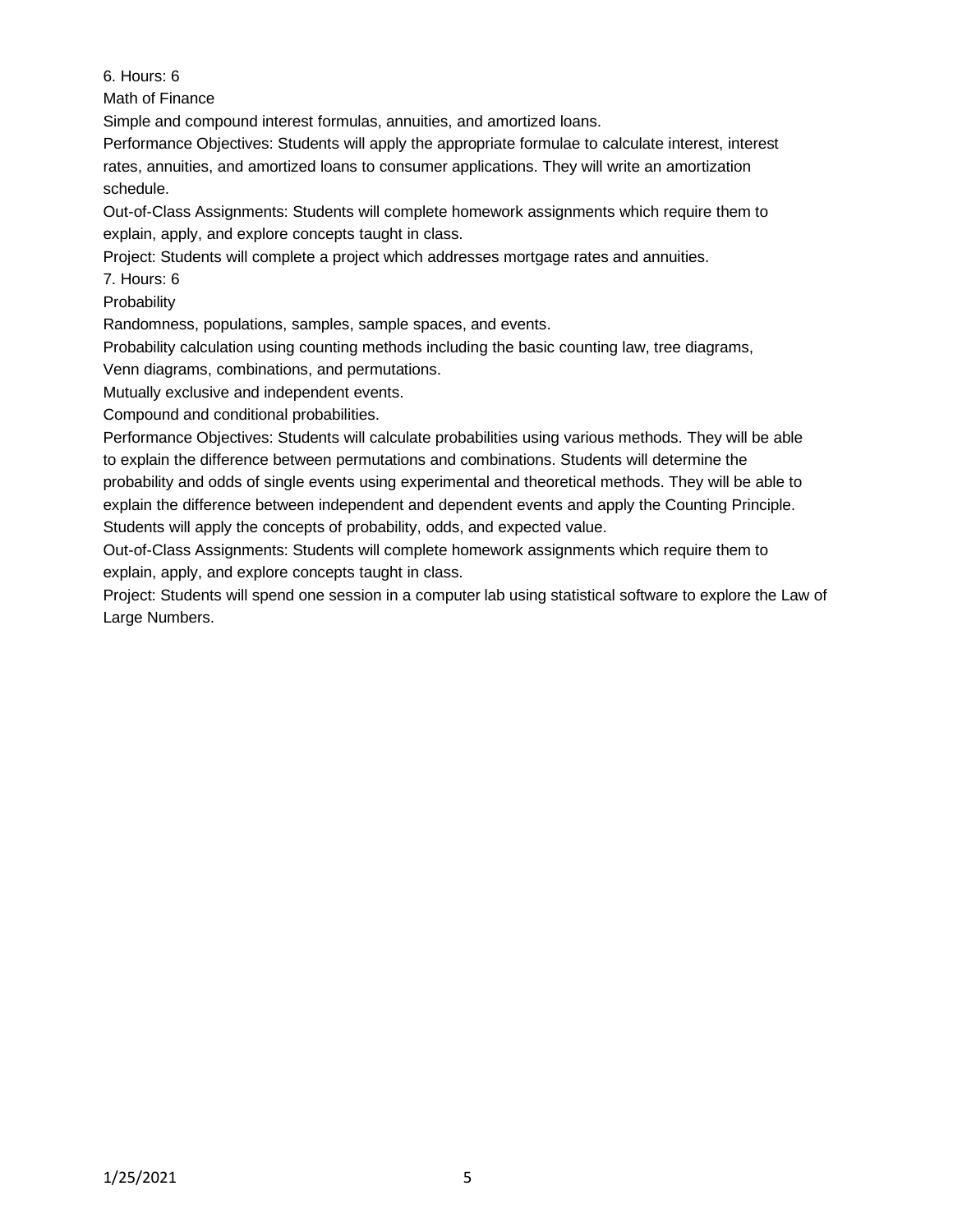8. Hours: 8

**Statistics** 

Data collection and organization.

Measures of central tendency (mean, median, and mode) and dispersion (variance and standard deviation).

Frequency distributions, histograms, and pie charts.

Probability calculation using the normal distribution, z-scores, and probability tables.

Construction of confidence intervals.

Performance Objectives: Students will analyze a data set using measures of central tendency,

measures of dispersion, tables, and graphs. Students will interpret the meaning of the margin

of error and confidence interval of an estimate.

Out-of-Class Assignments: Students will complete homework assignments which require them to explain, apply,

and explore concepts taught in class.

Project: Students will work in small groups to perform a simple survey and use statistical methods learned in this section to analyze

the results.

OPTIONAL

Introduction to Calculus

Rate of change and the slope of a line.

Explore the derivative as a slope of the tangent line to the curve.

Apply the derivative formula and simple power rule for differentiation.

Applications of the derivative.

Approximation of the area under a curve.

Performance Objectives: The students will use the derivative formula and differentiation rules to find the derivative of a function. The students will explain the concepts of tangent lines, slopes of tangent lines to curves, relative maxima and minima and areas bounded by curves. The students will perform the necessary calculations to find the slopes of the tangent lines of curves, relative maxima and minima, and areas bounded by curves. Students will estimate instantaneous rates of change and area under a curve using tables and graphs.

Out-of-Class Assignments: Students will complete homework assignments which require them to explain, apply, and explore concepts taught in class.

Project: Students will complete a project in which they investigate the relationship between the derivative and velocity.

Hours: 2

Final Exam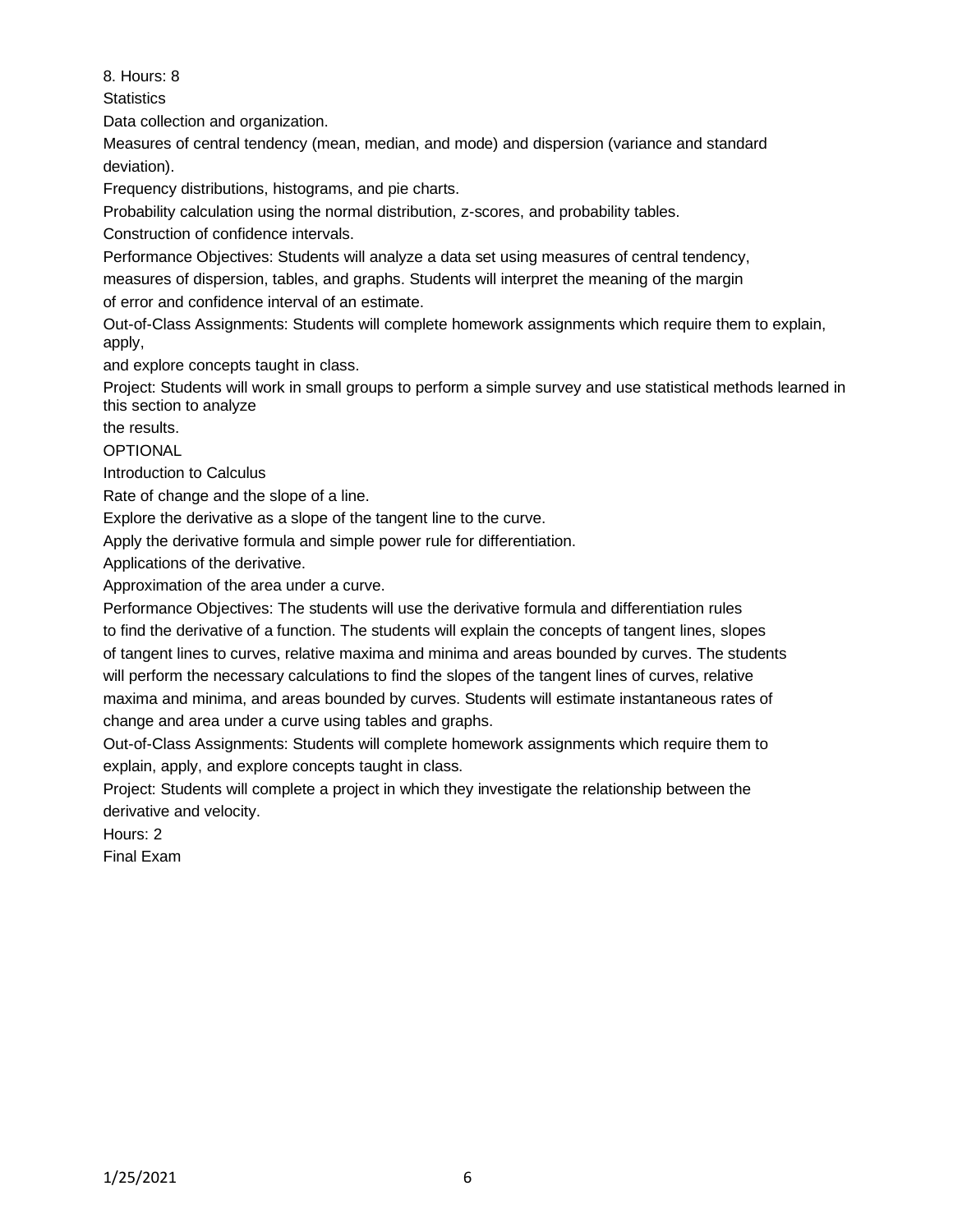## **METHODS OF INSTRUCTION:**

Instruction will follow a standard lecture/discussion format. Extensive homework will be assigned in order to assure mastery of the concepts covered in class. Students will be given opportunities to work together on problems given in class and group projects.

## **OUT OF CLASS ASSIGNMENTS:**

Required Outside Hours: 108

Assignment Description:

1. Regularly assigned homework that requires students to analyze and study pertinent text material, solved examples and lecture notes.

2. Regularly assigned homework that requires students to apply the principles and skills covered in class by solving related problems.

### **METHODS OF EVALUATION:**

Writing assignments Percent of total grade: 10.00 % Out-of-class projects Problem-solving assignments Percent of total grade: 10.00 % Homework, quizzes Objective examinations Percent of total grade: 80.00 % In-class written exams

# **REPRESENTATIVE TEXTBOOKS:**

Required Representative Textbooks Angel, Abbott, Runde. A Survey of Mathematics with Applications. Pearson,2017. ISBN: 9780134112107 Reading Level of Text, Grade: 12 Verified by: Jennifer Nari